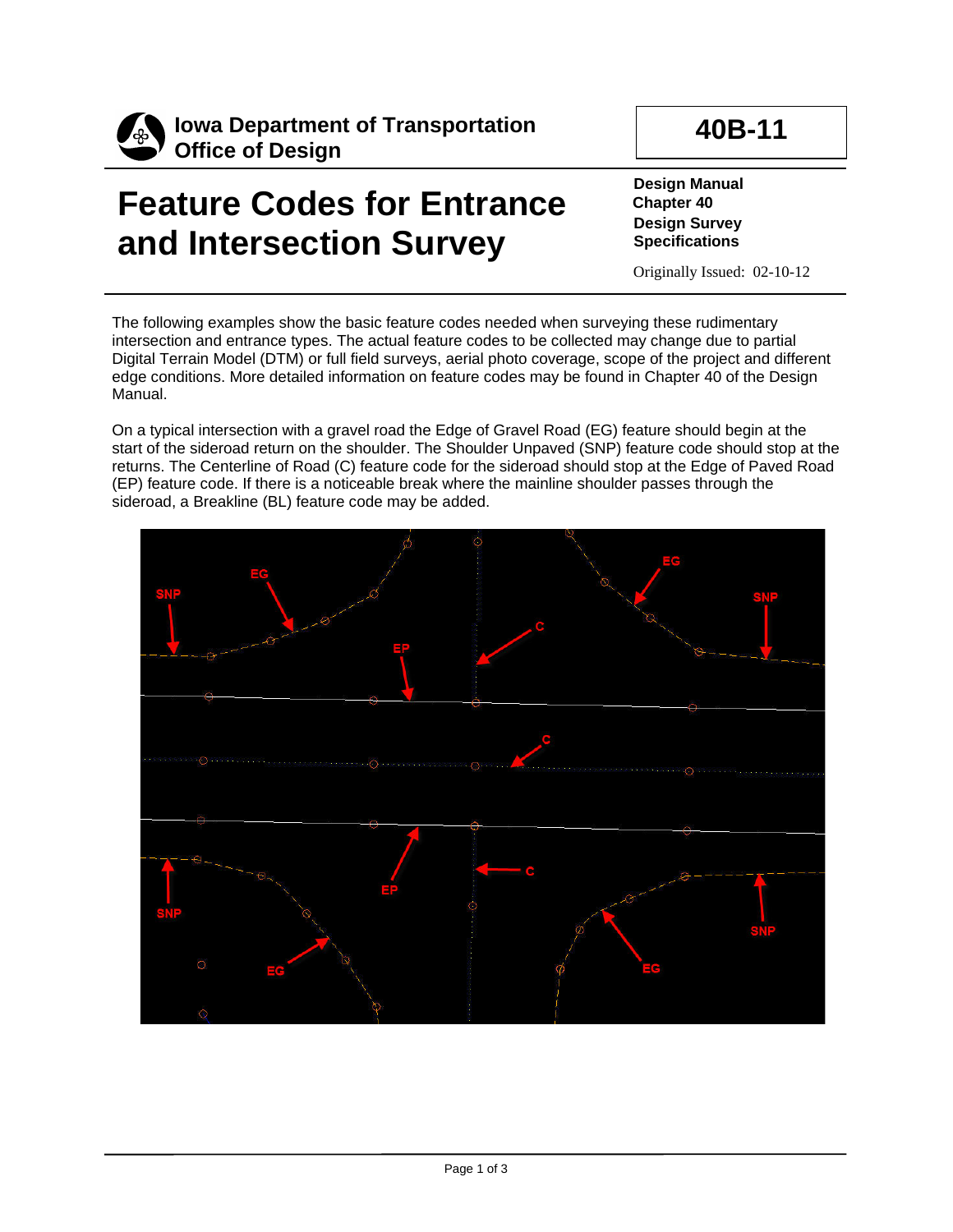On a paved intersection with a turn lane, the BL feature code should be used between the travel and turn lanes. The C feature code should stop at the BL feature. If there is a noticeable break where the mainline and sideroad meet, a BL feature code may be added.



The Entrance Unpaved feature code (ENU) should begin at the return for the entrance at the shoulder. The SNP feature should stop at the return. A survey chain with the Entrance (ENT) feature code should be shot down the centerline of all entrances. The ENT chain should stop at the EP. If there is a noticeable break where the mainline shoulder passes thru the entrance, a BL feature code may be added.

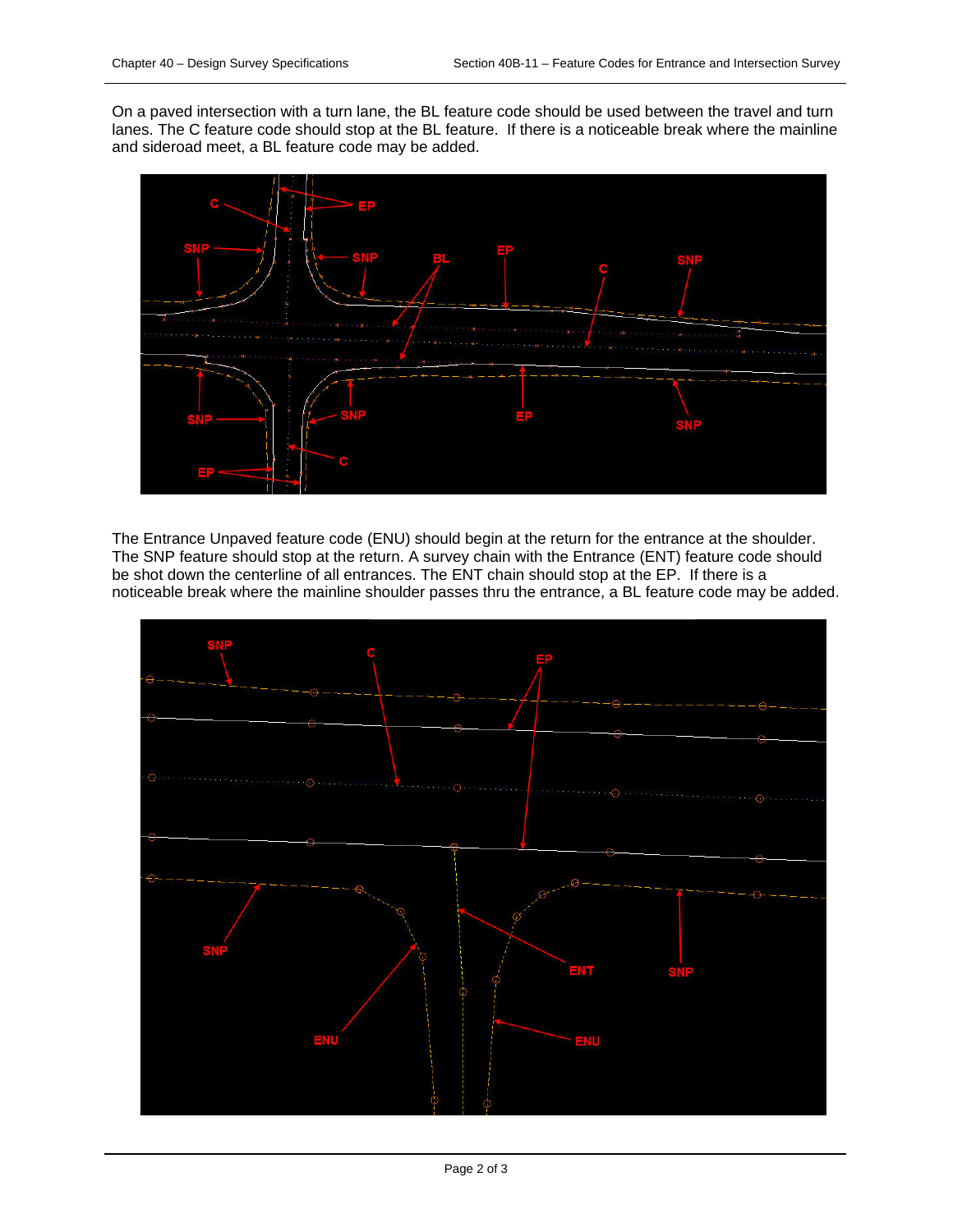An unpaved entrance with a fillet should have the fillet outlined with the Paved Shoulder (SH) feature code. The ENT line will stop at the SH feature. The rest of the entrance will be collected the same as any other unpaved entrance. If there is a noticeable break where the mainline shoulder passes thrrough the entrance, a BL feature code may be added.



A paved entrance should be shot with the Entrance Paved (ENP) feature code. The entrance lines of a paved entrance will tie to the EP feature. The ENT feature will also end at the EP feature. The SNP features will stop at each side of the ENP.